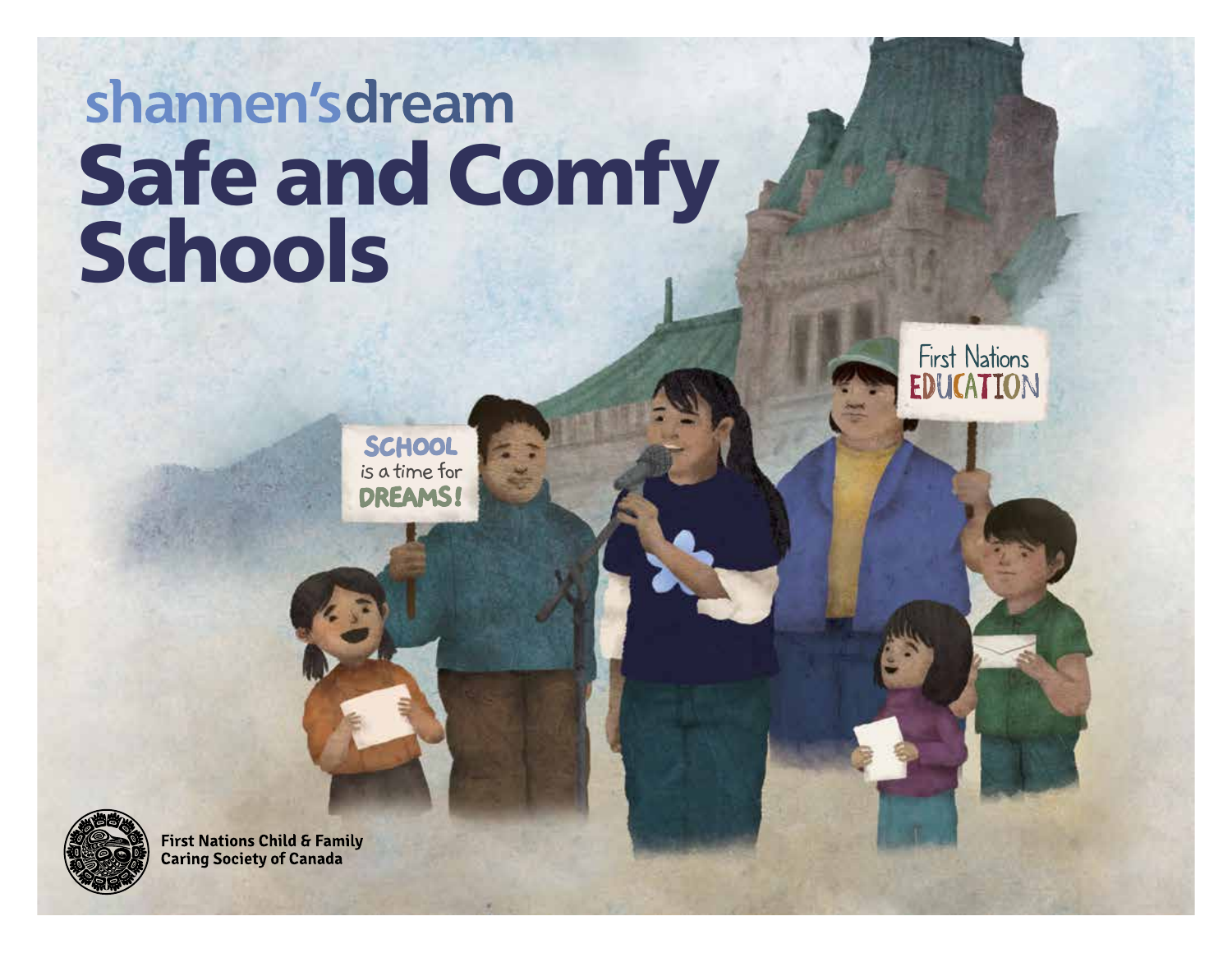### Did you know?

Did you know that the Government of Canada gives less money to **First Nations** schools than other schools in Canada? In Canada, education is paid for by provincial governments, but education for First Nations kids who live on **reserves** is paid for by the federal government (also called the Government of Canada). The problem is that the Government of Canada gives a lot less money to schools for First Nations kids than the provinces give to schools for other kids. This means that schools for First Nations kids often don't get the things they need to give their students the education they deserve. As we'll learn from Shannen's story, this can make it very hard for First Nations kids to get the education they want and live their dreams.

#### **Words to understand**

**First Nations:** First Nations are Indigenous people who are not Inuit or Métis. First Nations are a very large and diverse group of people: there are several hundred First Nations groups in Canada today who speak over 50 different languages and have their own cultures and traditions.

**Reserves:** Reserves are pieces of land that the Canadian Government forced First Nations to live on. Today, many First Nations in Canada live on reserves.

**Shannen's Dream: Safe and Comfy Schools** (© 2020 First Nations Child & Family Caring Society)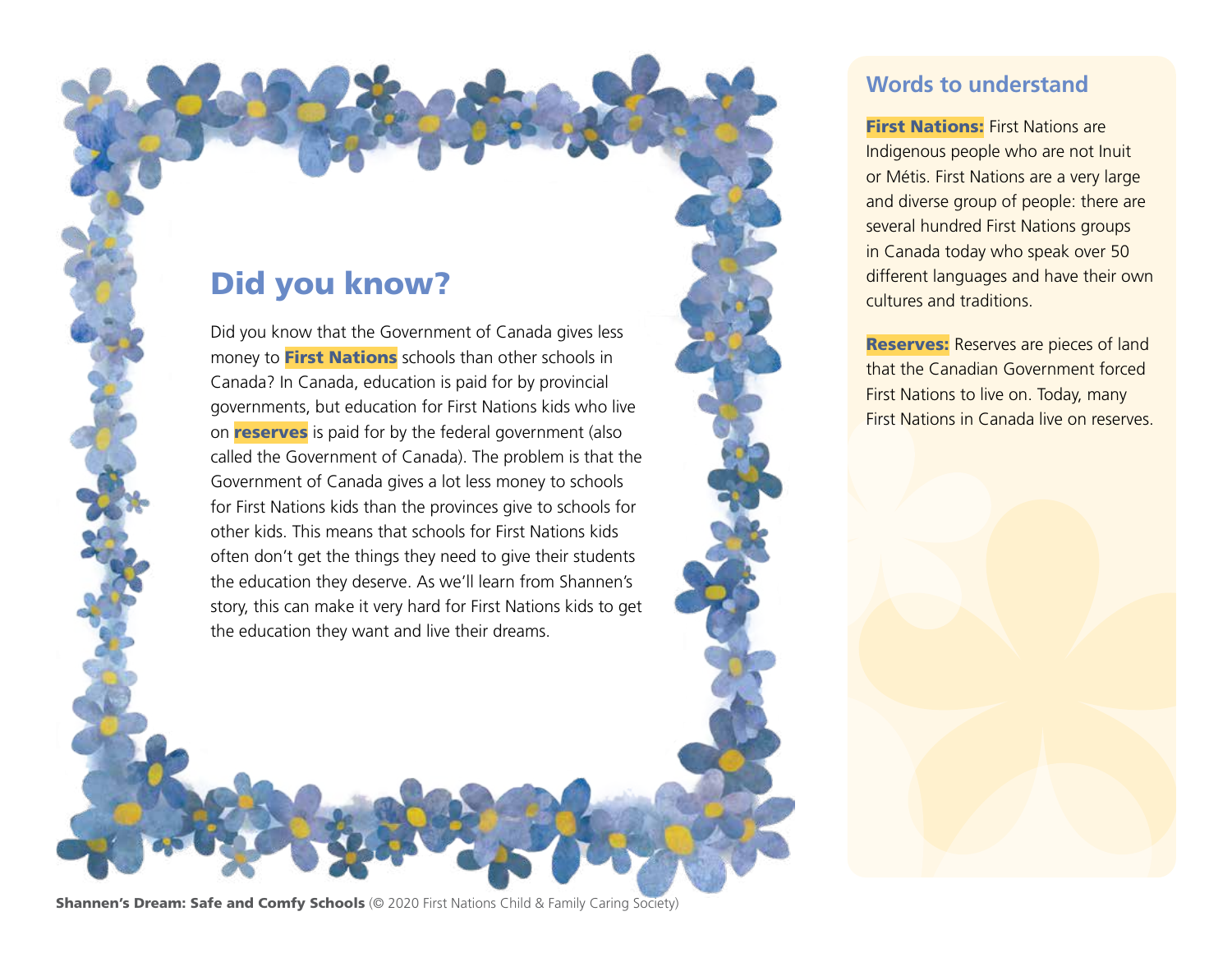# Shannen's story

Shannen Koostachin was a brave leader who fought for the rights of First Nations children to go to safe and comfy schools.

Shannen grew up in Attawapiskat First Nation on the coast of James Bay in Ontario. All of the people there are Cree, a group of First Nations people who live across different parts of central Canada, northern Quebec, and other parts of Canada.

Shannen and her classmates never got the chance to go to a real school. The only school in her community was closed because of a diesel fuel leak in 1979 that poisoned the land under the school building. Before long, the fuel leak made people and animals sick.

It was the government's responsibility to clean up the leak and build a new school, but it did nothing for many years. Parents and families told the government that the school was not safe, and decided not to send their children there. Eventually, the school closed and the government set up trailers for the students to learn in until a new school could be built.

The government promised the families of Attawapiskat that it would build a safe school, but years passed, and the government didn't keep its word.

Shannen and her classmates went to school in portable trailers that were set up in 2000, and started falling apart as the years dragged on. As the ground shifted beneath the trailers, the windows jammed open, letting mould grow inside, and making it freezing cold in the winter.

Unlike other kids in Canada, Shannen and her friends didn't have a library, computers, a gym, or even a place for the whole school to gather together. The classrooms became so run down that some students were losing hope in school and stopped going.

When the government canceled its plans to build the school the students had waited eight years for, Shannen and her friends decided to fight back.

# Did you know?

Every kid has the right to a good education. To learn more about kids' rights, check out Spirit Bear's poster on the United Nations Declaration on the Rights of the Child, which is a list of rights that all kids have at **fncaringsociety.com/sites/default/ files/crc\_poster\_rasterized.pdf**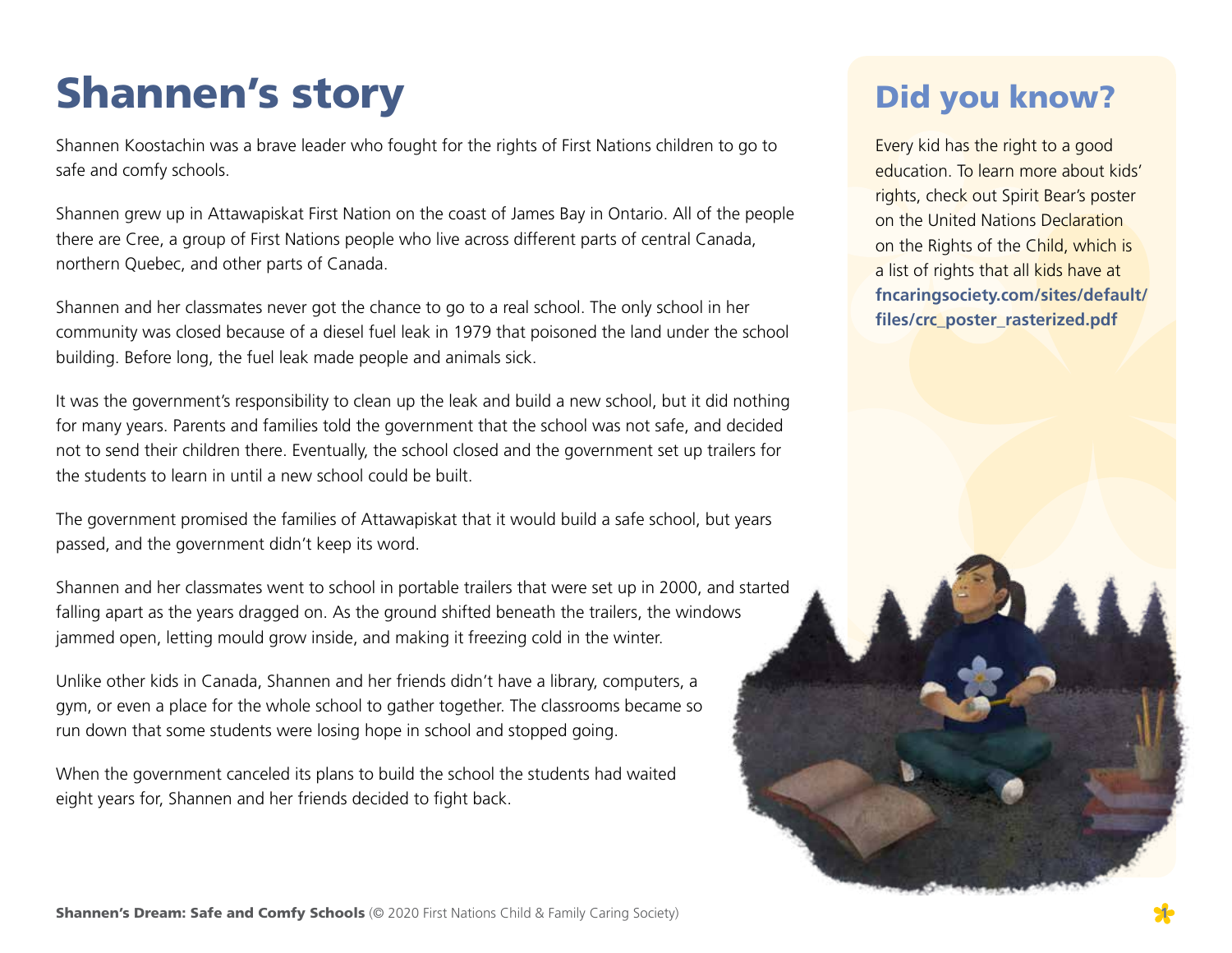They started a **movement** on Facebook and YouTube to tell people about how the government was treating them in 2007. They asked kids across Canada to support them by writing letters to the Prime Minister and **Members of Parliament** demanding good schools for First Nations children. They asked kids across Canada to support them by writing letters to the Prime Minister and Members of Parliament demanding good schools for First Nations children.

In 2008, Shannen's Grade 8 class went to Ottawa to meet with the **Minister** in charge of education for First Nations kids to ask him to keep the government's promise to build a new school. He told Shannen, the other youth leaders, and the **Elders** that went with them, that the government would not build their school. He said the government did not have the money, and that it had more important things to take care of.

Shannen and her friends didn't believe the Minister. They knew that a country as rich as Canada could afford to build a school for kids who needed one.

Even though Shannen was very disappointed with the Minister's answer, she gathered her strength, and gave an inspiring speech on the steps of Parliament. In her speech, she said she would not give up until all First Nations kids got the education they deserve, and the chance to live their dreams.

Shannen and her fellow youth leaders returned home to Attawapiskat, and started writing a letter to the United Nations Committee on the Rights of the Child, an organization that looks out for kids all over the world. In that letter they explained to the United Nations that the Canadian government was **discriminating** against First Nations kids by not giving enough money for their education and other important services.

In 2008, Shannen was nominated for the International Children's Peace Prize for her amazing work!

Sadly, Shannen didn't get to see a school built in Attawapiskat. She moved away from home to go to high school and passed away in a car accident in 2010 when she was 15 years old.

Shannen's friends, family, and community were heartbroken, but carried on her brave work by starting the movement, Shannen's Dream in her memory. Learn more about Shannen's Dream at **shannensdream.ca**.

#### **Words to understand**

**Movement:** A group of people working together to make a change in society.

#### Member of Parliament:

A politician elected by the people of a region to speak for them in Canada's government.

**Minister:** A politician in charge of a specific topic or a group of topics.

**Elder:** In Indigenous communities, elders are important people who are respected for their knowledge of their community's culture and history.

**Discriminate:** To treat someone unfairly because of their age, race, gender, ethnicity, nationality, religion, or because they have a disability.<sup>1</sup>

1 First Nations Child and Caring Society, 2018, p. 2.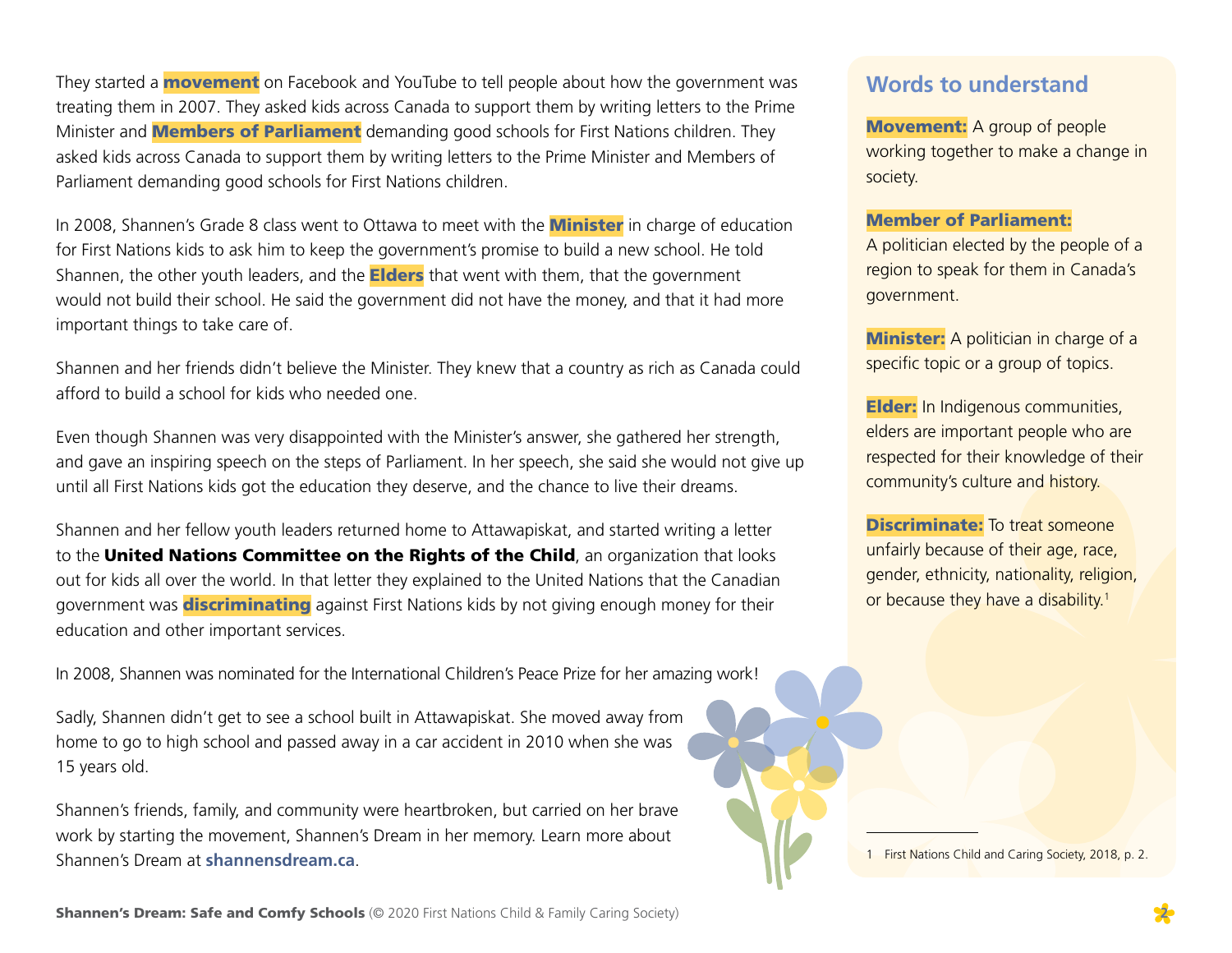#### What you can do to help Shannen's Dream come true

Even though a new school was finally built in Attawapiskat in 2014, Shannen's Dream for all First Nations kids to have safe and comfy schools has not come true. There are so many things you can do to help:

- 1 Stand up against discrimination by writing a letter to your Member of Parliament or another elected official like Shannen and her friends did. In your letter, tell them that they need to respect First Nations kids' right to a good education.
- 2 Learn more about First Nations education by reading Spirit Bear's second book, *Fishing for Knowledge, Catching Dreams.* You can order the book from **[fncaringsociety.com/spirit](https://fncaringsociety.com/spirit-bears-second-book)[bears-second-book](https://fncaringsociety.com/spirit-bears-second-book)**
- 3 Watch the documentary movie about Shannen, *Hi-Ho Mistahey* in the National Film Board's library*.* Watch it here in English or French at **[nfb.ca/film/hi-ho\\_mistahey\\_en](https://www.nfb.ca/film/hi-ho_mistahey_en/)**
- 4 Make art with a message related to Shannen's Dream and share it on Facebook, Twitter, or Instagram using the hashtags **#ShannensDream** and **#RêvedeShannen**

Participate in **School is a Time for Dreams** and help spread Shannen's belief that every kid deserves to live their dreams. For ideas on how to celebrate, Learn more at **fncaringsociety.com/ school-time-dreams**.

> Participate in Have a Heart Day. Usually celebrated on or around Valentine's Day, Have a Heart Day is an event where kids come together to help make sure First Nations children have a fair chance to grow up safely with their families, get a good education,

be healthy, and feel proud of who they are. Check out the **[Have a Heart Day](https://fncaringsociety.com/have-a-heart)** webpage at **fncaringsociety.com/have-a-heart**.

#### **Ways to celebrate**

#### School is a Time for Dreams:

- Share your dreams with others in your classroom or on Facebook, Twitter, and Instagram using the hashtags **#ShannensDream #RêvedeShannen**.
- Start a Shannen's Dream Club.
- Send letters to your elected officials and help raise awareness so that all young people in Canada can live their dreams!

#### Have a Heart Day

- Spread the word through social media like YouTube, Twitter, and Facebook. Use the hashtag **#HaveaHeartDay** and/or **#JourneeAyezUnCoeur**.
- Send a Valentine's Day card or letter supporting Have a Heart Day to the Prime Minister and your Member of **Parliament**
- Host a Valentine's Day party to raise awareness.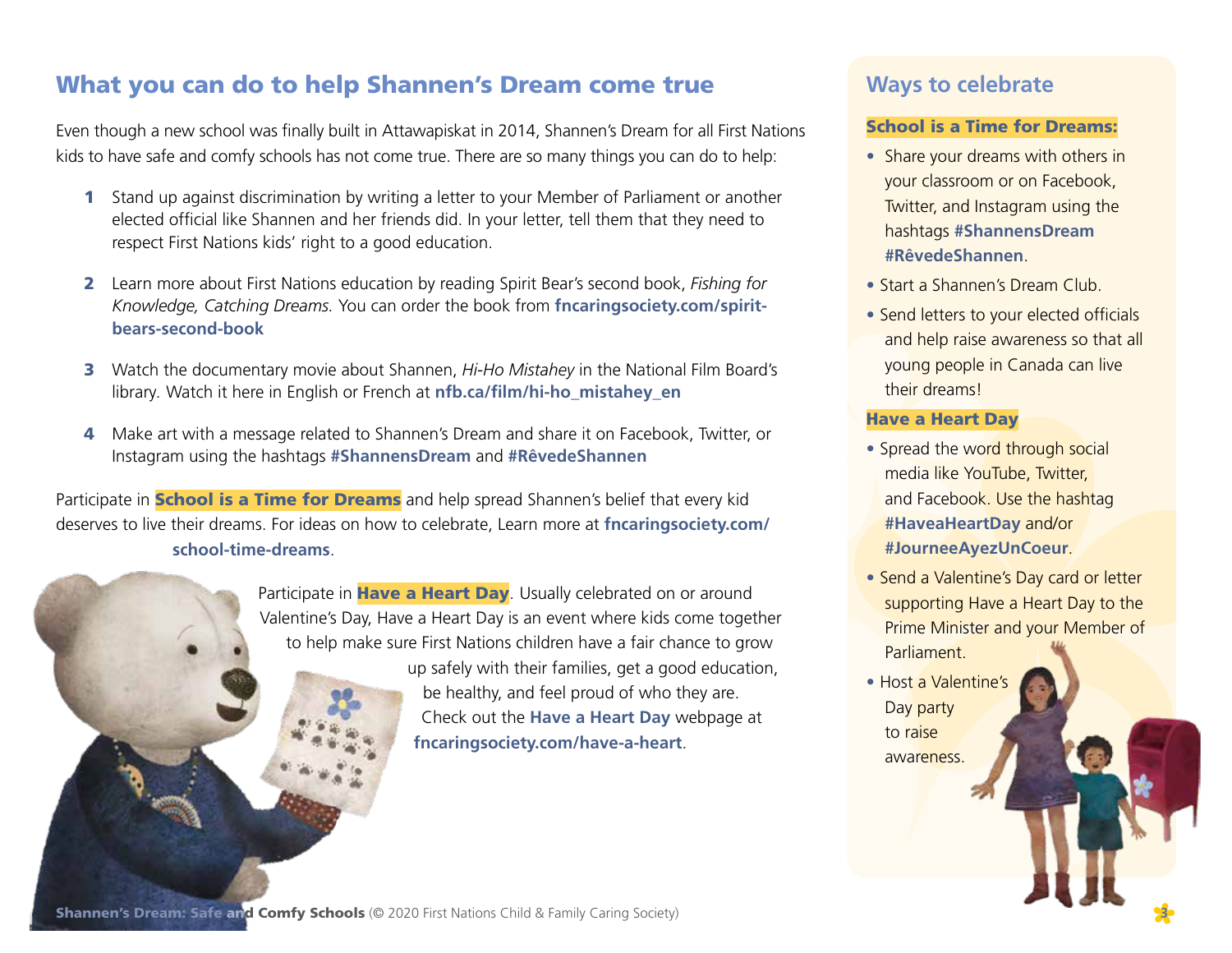#### Questions to talk or think about

- What did you learn from reading this article? What questions do you still have?
- Did anything surprise you? How did the article make you feel?
- Can you make any connections to Shannen's story? What does her story remind you of?
- What things do you plan to do to help make Shannen's Dream come true?

#### References

- First Nations Child and Family Caring Society. (2018). Another big victory for the kids! Decision of the Canadian Human Rights Tribunal on First Nations Child Welfare. Ottawa, ON. Retrieved from [https://fncaringsociety.com/](https://fncaringsociety.com/sites/default/files/kids_information_sheet_re_chrt_decision.pdf) [sites/default/files/kids\\_information\\_sheet\\_re\\_chrt\\_decision.pdf](https://fncaringsociety.com/sites/default/files/kids_information_sheet_re_chrt_decision.pdf)
- First Nations Child and Family Caring Society & Office of the Provincial Advocate for Children and Youth. (2011). *Our dreams matter too: First Nations, children's rights, lives, and education.*  Retrieved from <https://fncaringsociety.com/sites/default/files/docs/OurDreams-June2011.pdf>
- First Nations Child and Family Society. (2018). Shannen's Dream: Timeline and documents. Retrieved from [https://fncaringsociety.com/shannens-dream-timeline](https://fncaringsociety.com/shannens-dream-timeline-and-documents)[and-documents](https://fncaringsociety.com/shannens-dream-timeline-and-documents)

Métis National Council. (n.d.). The Métis Nation. Retrieved July 11, 2019, from [http://](http://www.metisnation.ca/index.php/who-are-the-metis) [www.metisnation.ca/index.php/who-are-the-metis](http://www.metisnation.ca/index.php/who-are-the-metis)